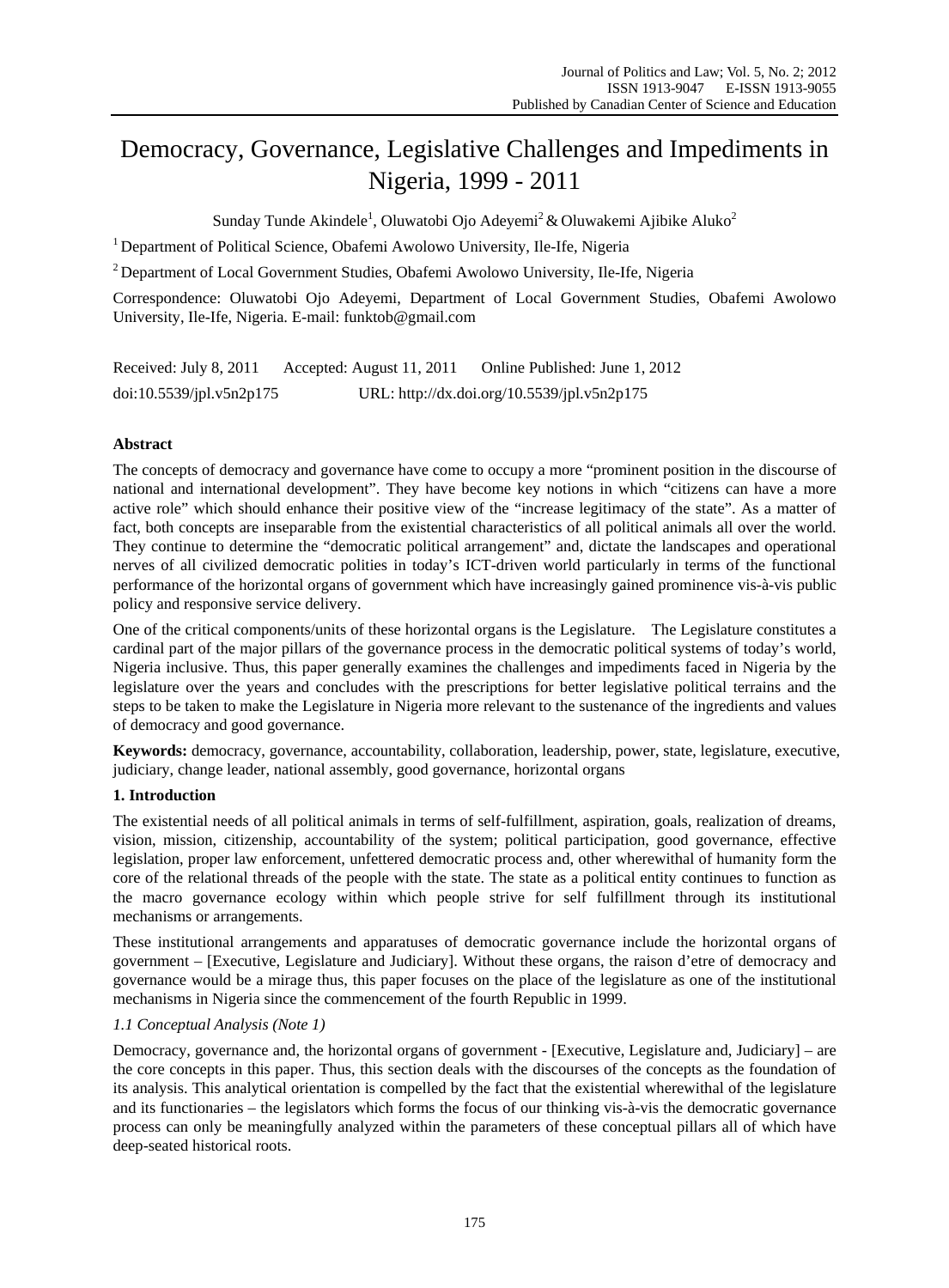## *1.2 Democracy*

The concept of democracy on its own has generated a lot of controversies, analytical disputations, ideological and philosophical camps. These have largely been engendered by the various scholastic and research attentions that have been focused on it in the course of pedagogical processes; concerns and determination to identify with clear precision the place of all political animals within the state and its various political terrains that have over the years concerned themselves with the determinism involved the dispensation and allocations of the scarce critical societal resources to the people. The various views though, not definitions on the concept clearly drive home the complexities which have attended the efforts to find a mutually or universally acceptable conceptual unanimity on its subject matter over the years.

Democracy as a form of political organization, like other concepts of its calibre, has not been easy to define without ideological equivocation (Akindele and Obiyan; 1996:84, Akindele and Olaopa; 1997:5, Akindele, 1995b; Akindele and Ajila, 1992:85-86; Akindele, 1992 and Akindele, 1993).

This notwithstanding however, from a concrete perusal of the tomes that have been written on it by scholars of repute, it is clear without equivocation that democracy had its first appearance in the fifth century B.C. This followed its coinage by the great historian-Herodotus. This historical initial effort catalyzed the genesis of democratic ideas in antiquity (Akindele, 1987). Democratic ideas in antiquity combined two Greek words, "demo", meaning people and "Kratein" meaning the rule. Thus, the original meaning of democracy was the "rule of (by) the people". At this time, Herodotus included among its specific features, "equality before the law and popular deliberations" (Akindele, 1987:41). Greek discussion of democracy was followed by Rome's contribution to democratic ideas and government in antiquity. The hallmark of this contribution was Rome's development of the "idea of constitutionalism" and her emphasis on laws as the system of norms binding on both the "rulers" and "ruled" (Ibid.).

However, the civilization of antiquity collapsed after a while. This collapse, and the then increasing predominance of religion over all aspects of life led to the evolution of medieval democratic ideas. The medieval period was followed by the Renaissance which furthered optimism with regards to the future of man through its emphasis on the emancipation of man from medieval ties (Rejai, op.cit. 10-12). The core of the renaissance was the discovery of man and the emphasis on individual self-expression, self-realization, glory and fame (Ibid; 11).

After the renaissance era came the 17th and 18th centuries when John Locke and Jean Jacques Rousseau in addition to Thomas Hobbes popularized the concept of the "Social Contract (Ibid; 11), which may be said to be the most rational of all the theories about the democratic origin of states and civil government (Khan et al 1972; 27, Baker, 1969 Akindele, Obiyan, and Owoeye, 1998, Akindele, Obiyan, Owoeye, 2000; Akindele 2002).

In addition to Hobbes and Rousseau, John Locke also theorized about the concept of social contract. However, unlike Rousseau's views of the individual's incapability, John Locke believed that life in the state of nature was pleasant, but men were hampered by the absence of any socially recognised authority to adjudicate and settle disputes and conflicts between them hence the need for democratic government (Ibid. p. 20). As for John Stuart Mills, he believed in the welfare of the individual, as well as individual liberties. Writing on Democracy and liberty, he maintained that the only way power can be, or, should be exercised over any member in the society against his will, is when it can be established that, such individual intends to injure, or, do harm to other (Rejai op.cit 77). He further emphasized the notion of liberty within the framework of representative government.

Representative democracy has been variously defined. In his book, Democracy, Burns (1935, 29-46) defined representative democracy as a system whereby " all (i.e. people) elected a few to do for them what they could not do together". On the same token, John Stuart Mill concentrated a significant portion of his writing on representative democracy. While accepting the desirability of equal participation by everybody in the affairs of the government, he nevertheless claims that, it cannot be realized. Instead, he argued that representative government is the perfect form of government (Mill, 1962: 73-74). But, he further argued that, for representative government to be democratic, it must be accompanied by universal adult suffrage, free elections, short terms of office and individual liberty. Without these things, any government will, in Mill's view, cease to be democratic.

Contemporarily, and, in line with the "fight against system of economic exploitation, political repression, cultural oppression" and, their accompanying "moral, political, economic and social decay" (Nzongola-Ntalaja, 2001), other scholars have increasingly paid attention to the issue of democracy and its propensity for good governance (Ade-Ajayi, 1982; Nzongola-Ntalaja and Lee, 1977; Omoruyi, 1993; Held, 1987; Olowu, Soremekun and Williams, 1995; Olowu, Williams and Soremekun, 1999; Wunsch and Olowu, 1990; Sartori, 1987; Olowu, 1995; Joseph, 1987, Chabal, 1992; Hyden, 1980, 1999; Hyden and Brattox, 1992; Olowu and Erero, 1997; Akindele and Ajila 1992, 1995, Akindele and Obiyan, 1996, Akindele and Olaopa, 1997, Enyinla,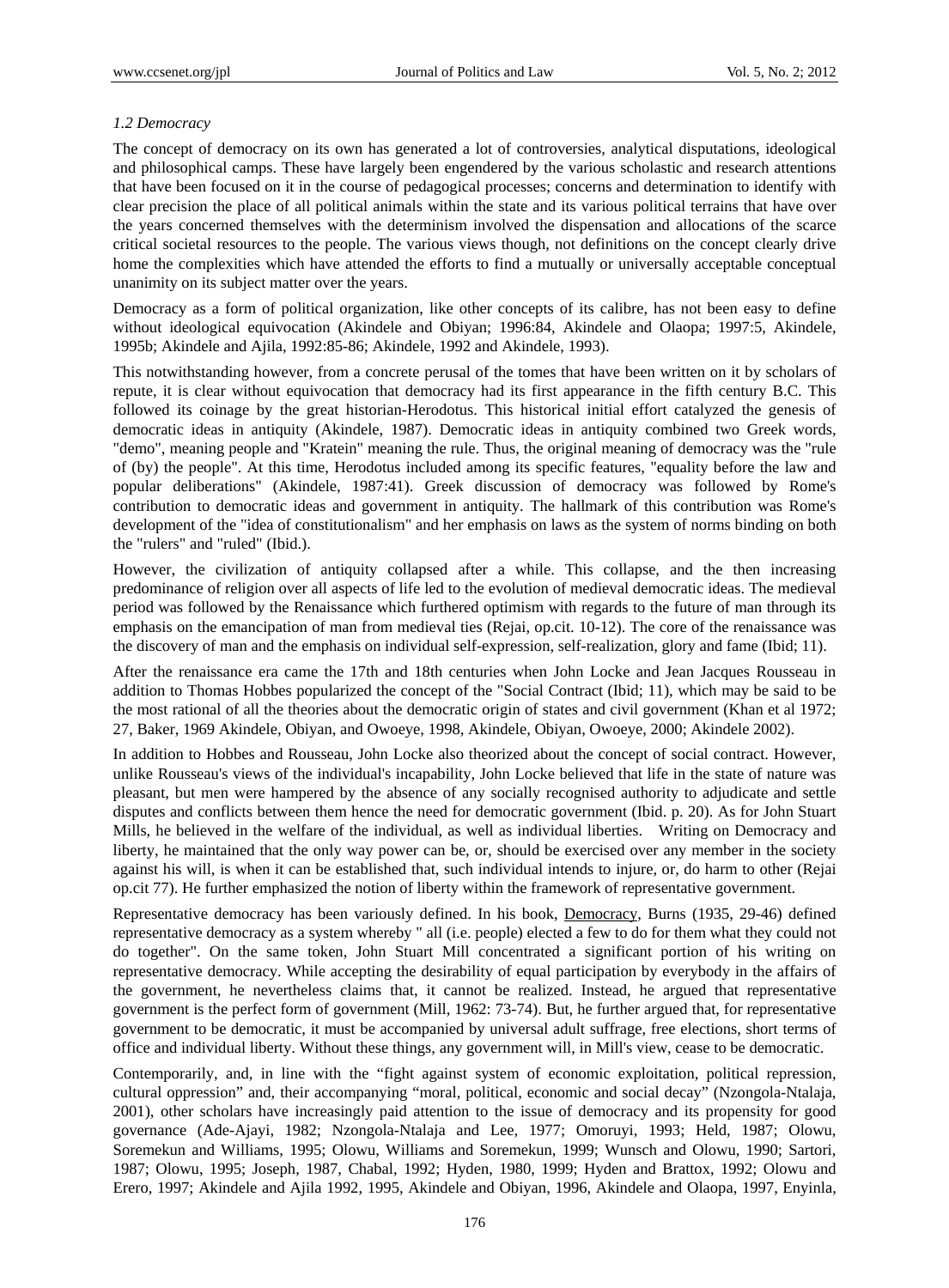1998; Bello-Imam, 1997; Obadan, 1998, Akindele, 1998, Peter Anyang Nyong, 1987). In fact, this explains why Olowu et al (1995: IX) once opined that "democracy constitutes both the main buzz-word and activity of these times" in most polities of the world.

According to Nzongola-Ntalaja (2001) "democracy is a universal form of rule" which, even though, "may have variable manifestations in different historical and social settings", have such manifestations tied together by a common thread". Democracy in this sense according to him refers to "three basic ideas" which include "democracy as a moral imperative; democracy as a social process and; democracy as a political practice or mode of governance". This explains why Obadan (1998:24) opined that "democracy and good governance (government) have, in recent years become increasingly important for efficient economic management and development". It equally explains Omoruyi's (1993) position that "both democracy and good governance are necessary preconditions for development and, should therefore, be incorporated into the political systems" particularly in the continent of Africa.

#### *1.3 Governance*

The concept, of governance "even though, not new, means different things to different people" (http://www.gdre.org/u-gov/governance-understand.htm) thus, its definition has attracted a lot of attentions and, in the process generated various analyses from different perspectives thereby creating a plethora of analytical discourses and notions.

These notions, have given additional impetus to the scholastic and, analytical efforts that have been made to widen its scope. Such efforts include the attempts to redefine it in order to allow the consideration of "all interactions among everyone involved in decision making" (Johnson, 1997). This thinking has been predicated on what appears to be the restrictive nature of its traditional or orthodox conceptions within the various terrains and landscapes of most polities across the globe. The Canadian International Development Agency (CIDA) has been quite prominent in this area of thinking. This Agency believes that the orthodox or traditional perspective and, conception of governance has been rather restrictive as "it reduces the concept to activities and power relationships that involve government alone" to the neglect of the "influence, needs, contributions and responsibility of civil society or the private sector" (Ibid.) These various perspectives of what constitutes governance notwithstanding, the concept continue to evoke more disputations and definitions in the research and scholastic quest for a global unanimity on its subject-matter. According to the Canadian International Development Agency (CIDA):

*Governance is a concept that has developed considerably since it emerged in discussions of development issues around the late 1980s. The first classic political science essays on the subject talked about the concept of "governability", which made the rule of law the core of development. With the of the Cold War, "governability" gave way to the concept of governance, defined as redesigning or re-inventing public administration, in the broad sense of the term, to meet the new challenges of development in the era of globalization. Governance now deals with the issues relating to the mechanisms needed to negotiate various interests in society. It is increasingly seen as a concept that that encompasses a series of mechanisms and processes designed to maintain the system, to empower the population and to ensure that society owns the process.*

This explains Esman's (1997:1) claim that "no two political scientists would agree on what the concept of governance is or what it means". In fact, as Hyden (1999) once noted, "only few authors (have) define(d) it (the concept of governance) with a view to serving analytical purpose" hence, "governance as a concept has not been extensively used (or defined) in the political literature until very recently when it gained currency" (Nkom and Sorkaa, 1996).

World Bank (1989) defines governance as "the manner in which power is exercised in the management of a country's economic and social resources for development". According to the World Bank (1993), governance has three dimensions. These dimensions which, Eyinla (1998) equally noted are: "the nature of political regimes; the exercise of authority in the management of social and economic resources and, the capacity of government to design and implement policy and to discharge its functions".

Within the same context, Boeninger (1992), defines governance as the 'good government of society". According to this scholar, governance has three dimensions: political, technical and institutional. Nkom and Sorkaa (1996) synopsized the interrelatedness of these dimensions thus:

The political revolves around the commitment to exercise authority or public control in a just, legitimate and rule oriented fashion. The technical concerns issues of efficiency, competence or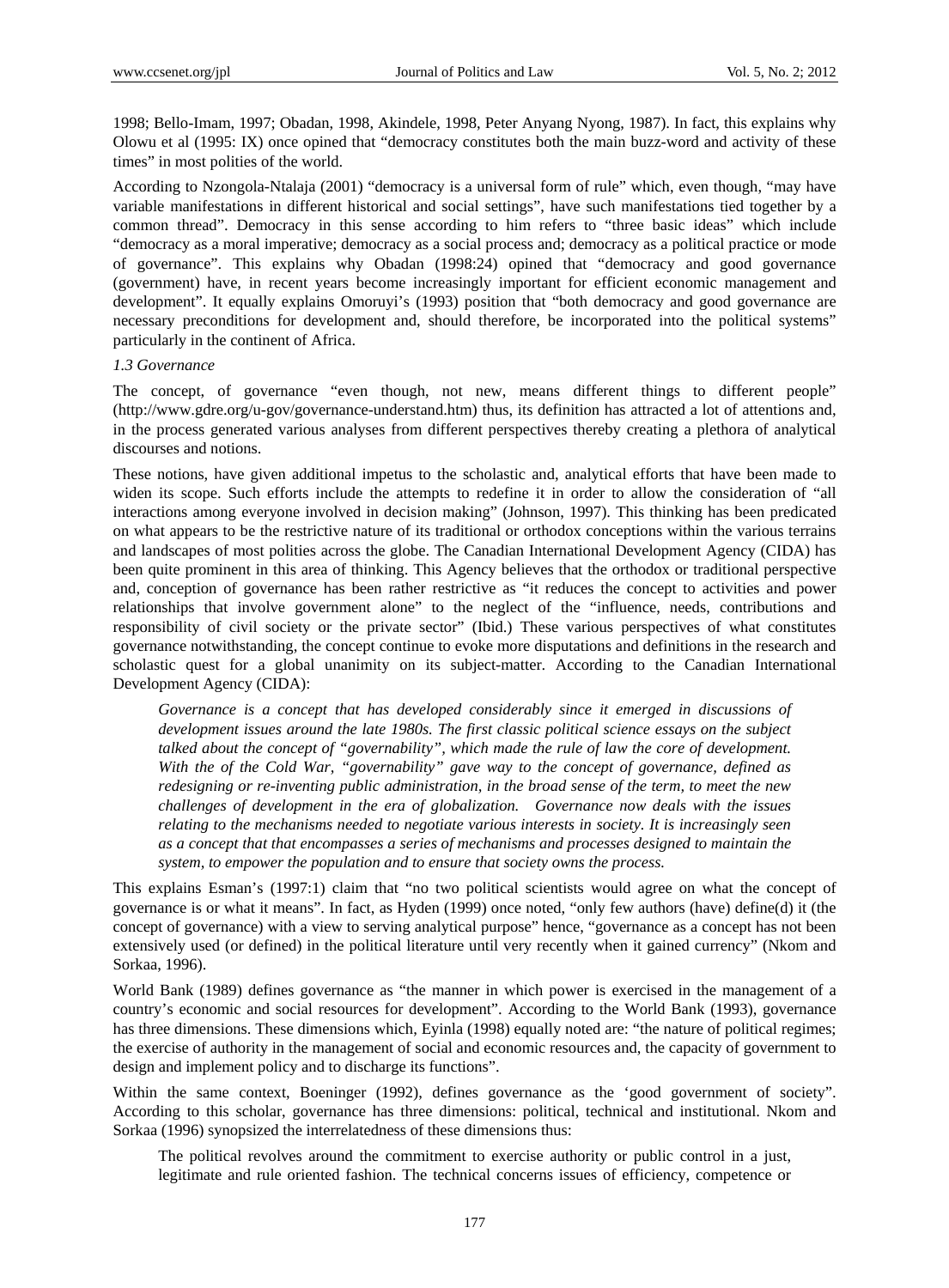the capacity to manage public affairs effectively to solve problems, and to produce good results in resource mobilization and public management. The institutional involves options, choices and growth – enhancing activities by the public while ensuring honest or good conduct on the part of the public officials.

In the same vein, Landell-Mills and Serageldin (1992) argued that governance encompasses two interrelated dimensions: political and technical both of which consist of the government's "will to govern well and the capacity to efficiently and competently handle public management". Governance, according to Gould (1972) refers to the act of exercising control over others, inducing others to behave in specified ways as required by law. It is "policy making and policy execution regulated by systems of law and guidelines which are segregated into specific operations to achieve specific national objectives (Shehu, 1999:1).

For governance as the "duty of government to see to the orderly and stable management of the economy" (Ukpong, 1999), to have the foregoing attributes and, be effective, efficient and beneficial for democratic political arrangement, it has to be good.

## *1.5 Good Governance*

The concept of good governance has been variously defined. It "has come into regular use in political science, public administration and, more particularly, development management. It appears alongside such terms as democracy, civil society, participation, human rights and sustainable development. In the last decade, it has been closely associated with the public sector reform" (UNESCO-CI, 2005, http://.unesco.org/ci/ev.php-URL\_ID=5205&URL\_DO=D...). The concept has no single and exhaustive definition, nor is there a delimitation of its scope, that commands acceptance (HR/PUB/07/4, cited in http://www2.ohchr.org/english/issues/development/governance/). As a matter of fact, "apart from the universal acceptance of its importance, differences prevail in respect of theoretical formulations, policy prescriptions and conceptualisation of the subject itself (Abdellatiff, 2003).

The multidimensionality of its definition and, the "flexibility of its usage" even though, advantageous have created some difficulties at the operational level (Ibid.) thus, attempts have been made to redefine what it actually means (See Johnson, 1997 and CIDA). In fact, many of the definitions of the concept, according to Corbridge (2008) and, SDC (2007 cited in Geiser and Rist, 2009) "include the demand for decentralisation linking (it) with other demands for state reform such as democratisation, participatory development, accountability of public servants, professionalism as well as transparency, non-discrimination and efficiency". This, according to SDC (2007) explains why "good governance continues to be based on the broad consensus among development circles that the state plays a key role in determining the rules of the game, enforcing those rules, and in making its resources available to the entire population". It equally explains why Gaventa (2002) and SDC (2008) according to Geiser and Rist (2009), noted that "good governance" has become "a key notion in which citizens can have a more active role" which should "increase legitimacy (of the state) in their views.

Commenting on good governance, Esman (1997:1) argued that "before governance can be considered good, government has got to be effective. It must first command the respect and allegiance of the people over whom it exercises governance and, must satisfy certain basic collective needs". He went further to identify some minimal elements and/or essentials of effective (good) governance as inclusive of: "provision of security for the people", "defence of the territorial borders of the state", "protection of lives and property", "enforcement of laws to enhance predictability" and, "economic development". According to this scholar, "governance requires the ability to ensure the wherewithal of sustained government". He equally asserted that "effective (good) governance requires that public authority be able to raise the revenues necessary to pay for services that must be provided". The essence of this argument is that, "effective governance must be able to make possible the performance by the state of certain basic services" – transportation, communication, education and health services – "relatively cheaply and reliably" (Erero, 1996, Esman Ibid). This is more so, since effective governance means the capacity of the state, through its power of determinism or, authoritative allocation of scarce critical societal resources – to deliver the basic necessities of life to the governed and, equally "facilitate the process of economic development".

The foregoing put together, undeniably points to the fact that, there is a relational umbilical cord between governance and democracy vis-a-vis the governance process and the involvement of all relevant units in it most especially the horizontal organs of government particularly the Legislature and its functionaries.

#### **2. Applicative Discourse: The Nigerian Legislative Experience since 1999.**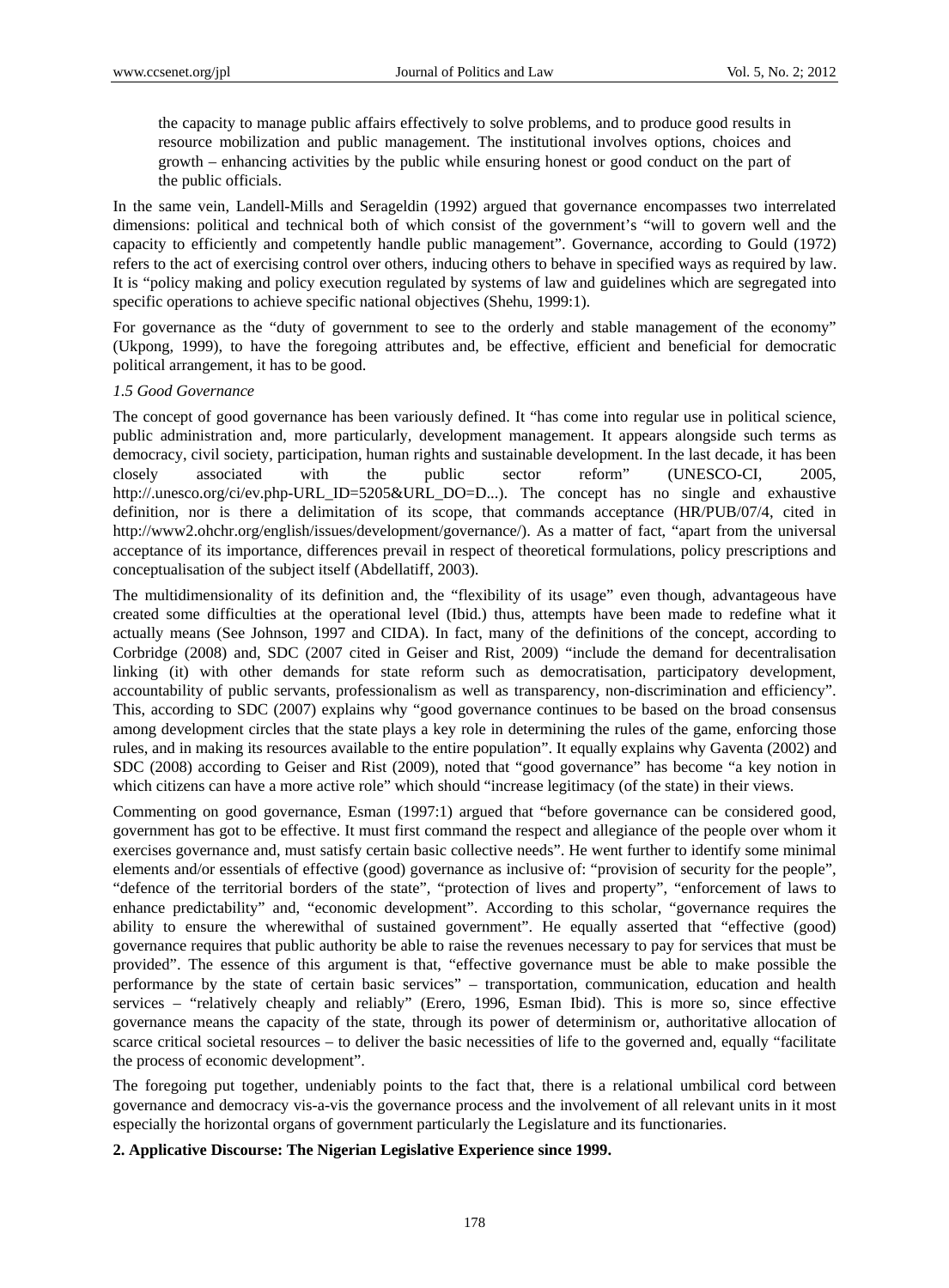This section of the paper deals with the practical aspect of legislative behaviours and comportments in Nigeria since the commencement of the fourth Democratic Republic in 1999. It choreographs the notable events that took place in the land since then vis-à-vis the nation's legislature and its functionaries at all levels of the nation's political landscapes. The discussion in this sections focuses on the legislature and the legislators; the problems (both systemic and self inflicted) they have faced over the years even up to the commencement of the fourth phase of the fourth Republic and, the inauguration of the  $7<sup>th</sup>$  National Assembly in 2011.

#### *2.1 The Nigeria's Legislatures and the Legislators: The Problems, Challenges and Impediments*

The predicaments of the Legislative arm of government in Nigeria are clearly locked in the engines of various avoidable but self-inflicted controversies and their attendant crises and scandals. These in themselves have deep-seated historical pedigrees as can be deciphered from the following statements:

*The history of the National Assembly is replete with diverse forms of corruption. It is obvious to Nigerians that the level of budgetary indiscipline exhibited by the National Assembly in the past years is alarming. Constituencies have become instruments of official corruption, fraud and lubricant of primitive accumulation for lawmakers, as constituencies across the country have never had the impact of constituency projects fund that had been given to lawmakers yearly. The two chambers are fast transforming into discredited institutions of the Nigerian state where lawmakers desecrate every known elements of civilized democratic principles. The responsibility of lawmaking is no longer the remit of prudent, intelligent and honourable men, but of those who engage in profligacy and depravity. Members of the National Assembly have created the impression that the country does not have people who have credibility in public offices. They have become negative influence on State legislatures, infecting them with the inspiration to loot funds with impunity…. The lawmakers have refused to comply with the remuneration package stipulated*  for them...members of the National Assembly have taken delight in violating the laws that set out *remuneration, because of their selfish interests. Such violations include arbitrary appointment of high number of personal assistants, which is adding more cost to the running of government. It is difficult to determine what value they add to service delivery or to governance. (Ezea, 2011).* 

*Since 1999, both chambers of the National Assembly have never hide [sic] their urge to see that their selfish interest is funded through various budgetary allocations. Taking the advantage of their statutory responsibility as the approving authority for the annual Appropriation Act, the lawmakers have over the years become experts in increasing the various subheads in the national budget, especially as it relates to allocations to them and ministries ready to do deals with them. The lawmakers, on a few occasions, threatened the President with impeachment over his refusal to implement budget as passed by them….Since 1999, one consistent stigma that has continued to*  dog the National Assembly is scandal of different proportions. And the more the leadership of the *two chambers tried to cover up, the more the crisis degenerated. (Ezea, 2011, Op.cit).* 

These statements amongst other reservations on the Nigeria's legislatures and legislators clearly bring into fore some of the impediments (both systemic and self-inflicted) which have in concert, submerged effective legislations and lawmaking in the country since 1999. These, have consequently call to question the real contributions of the nation's lawmakers to democracy and governance over these years.

From the chronology of the analysis in this section of the paper so far, there is no gainsaying the fact that Nigeria's and Nigerians' experience in the context of the legislatures and legislators since 1999 vis-à-vis lawmaking and governance has been more of a gloom than hope, particularly at the National level. Since the inception of the fourth Republic in 1999, the legislative organ of the nation's governance process has been enmeshed in one crisis/scandal or the other. Many of these crises and scandals have been self-inflicted in most cases due to the porousness of the nation's systemic existence and other primordial variables or considerations which have been unpatriotically exploited to the detriment of a preponderant majority of the citizens by the nation's gluttonous and rapaciously greedy political gladiators.

The decadence of the nation's Lawmakers at the national level formed the subject matter of an erudite analysis done by the **Guardian, Saturday, May 21, 2011**, precisely eight (8) days before the swearing in of President Goodluck Jonathan on 29 May, 2011 as a full fledged President with his own national mandate and, sixteen (16) days before the inauguration of the  $7<sup>th</sup>$  National Assembly on 6 June, 2011. In the first part of the analysis entitled **"National Assembly and History of Scandals"**, the dirty linens of the National Assembly - which are not totally unknown to Nigerians and watchers of the activities of the lawmakers - were clearly exposed to the world. In the second part of the analysis of the shady dealings in the National Assembly entitled **"How the**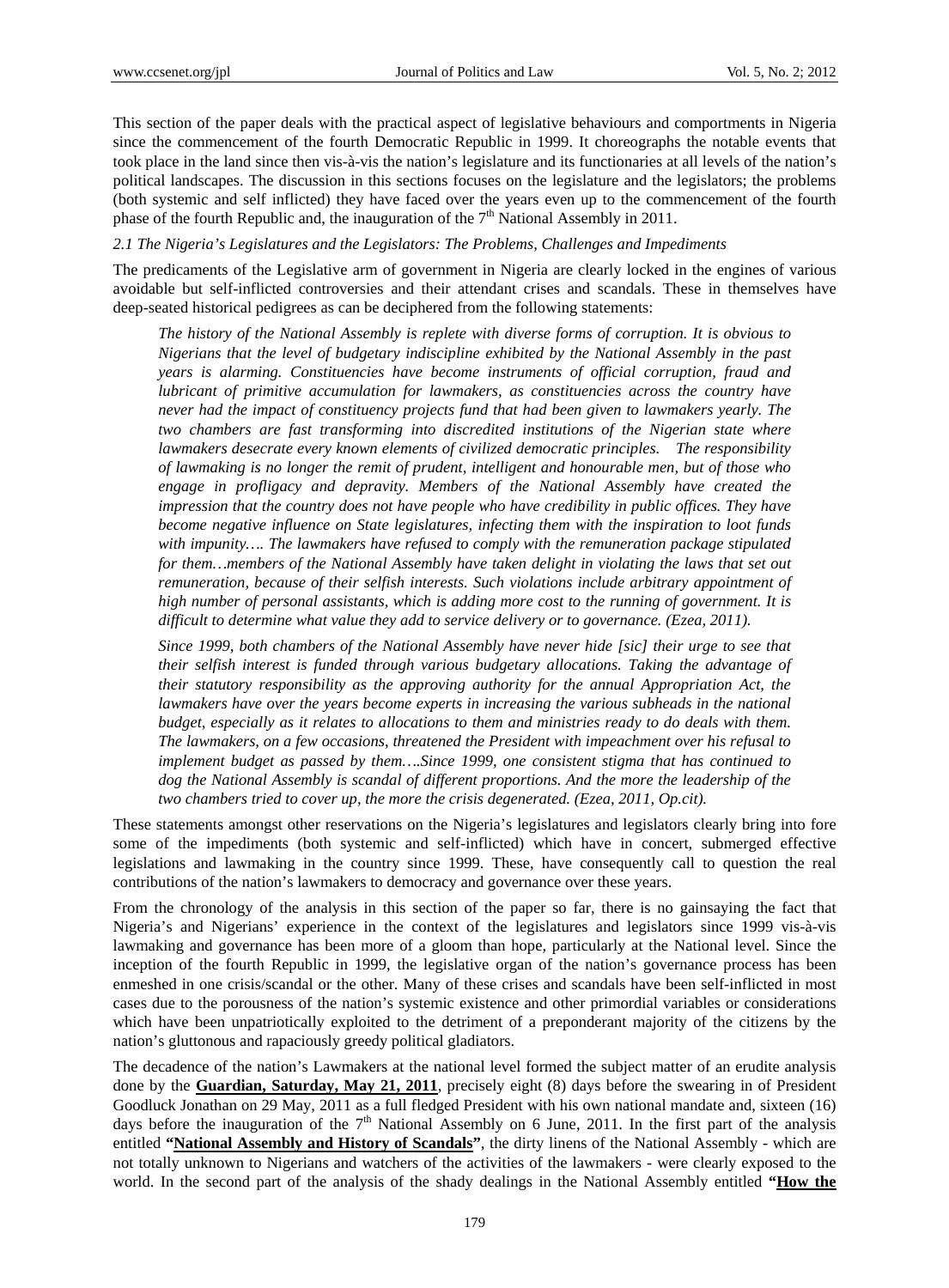**National Assembly Members Squander Nigerian Resources"**, Ezea (2011), has the following amongst others to say about the putridity and proclivities for shabby political goings on at the National Assembly, particularly at the House of Representative:

*…there is no laid down procedure on how funds are managed and disbursed (at the House of Representatives). A member of the House of Representatives….. (said) that the Speaker and the Clerk of the House who is also the chief accounting officer of the House determine how the funds are to be disbursed to members…..the Speaker and the Clerk are sole signatories to the House account and normally allocate the lion share to the Speaker and other principal officers…What each of us get in a year depends on what we were able to insert in the Appropriation bill, after negotiation with the executive arm. The higher the budgetary allocation to House, the higher the money to disburse to the members. The funds are normally lodged into what is called "Pool Account" of which the Speaker and Clerk are signatories. Decision on how to disburse the fund is usually taken in the executive session…In most cases, most members are kept in darkness except few principal officers and those closer to the Speaker…rather than spending the budgetary allocations on the specific areas indicated for them in the budget, the funds are usually set aside as idle cash ready to be dispensed by the lawmakers and their principal officers on whatever interests them without minding whose ox is gored….Some of the lawmakers engage in forging of some receipts of foreign airlines and hotels to claim fund from the House pool account, even when they did not travel anywhere (Ezea, 2011, Op.cit).* 

These disturbing revelations on the corruption and various apolitical behaviours and inclinations of the members of the National Assembly, which in part, led to the arrest of the Speaker of the  $6<sup>th</sup>$  House of Representatives, Dimeji Bankole on 5 May, 2011, the eve of the inauguration of the  $7<sup>th</sup>$  National Assembly and, his subsequent arraignment before an Abuja High Court on sixteen count charge of corruption - (See the Guardian, The Nation of June 6,7 & 8, 2011 and, AIT Programme-Focus Nigeria, June 7, 2011 amongst other Media sources) and; his subsequent re-arrest on Friday, 10th of June, 2011 for a fresh seventeen count charge for corruption alongside his Deputy, Nafada (National Mirror, June 14, 2011) immediately after he was released on Bail remind this author of his characterization of the National Assembly of the first phase - (1999 to 2003) - of the fourth Nigeria's democratic Republic as one infested with AIDS (Akindele, 2010). The continuation of these trends by Nigeria's legislatures and legislators without any sense of guilt or remorsefulness clearly show that the nation's democracy and is yet to graduate from that of amusement park which it was once called (Akindele, 1996; 2010).

The fact that these negative legislative traits continue in the National Assembly up to the end of the third phase of the fourth Republic and, commencement of the fourth phase of the same Republic in 2011 is quite worrisome. It is worrisome in the sense that there have been recirculation of members of the National Assembly over the years and, one expects membership attrition to have reduced or completely remove the values of corruption from the legislative arm of the nation's democratic governance process given the fact that Legislators with such shabby political inclination must have left the Assembly through electoral defeats.

The continuation of the scandals, crises and corruption in the National Assembly over these periods paints a terrible picture of the nation's political culture and, its political animals. It clearly shows the level of the nation's political decadence and retrogressive political development in terms of the poverty of acceptable ethical standards, democratic values and ethos all of which have contributed to the rapidity of leadership turnover at the National Assembly over the years.

#### *2.2 Leadership Turnover at the National Assembly*

The rate of leadership turnover at the National Assembly particularly at in the Senate during the first and second phases of the fourth Republic – (1999-2003 and 2003-2007) – was clearly disturbing. The rapidity of the turnover was clearly noticeable in the Senate where Evans Enwerem; Chuba Okadigb and, Anyim Pius Anyim in quick successions in that order emerged as the Senate President between 1999 and 2003. The same thing happened during the second phase of the fourth Republic, 2003 to 2007 when Adolphus Wabara was replaced as the Senate President by Ken Nnamani.

This rapidity of leadership change was occasioned by poverty of political leadership and other apolitical inclinations most of which were completely dirty and morally injurious to the human ears. This notwithstanding, the third phase of the fourth Republic 2007 to 2011 however, witnessed stability of leadership under Senate Presidency of David Mark to the extent that people started to clamour for his continuation in office prior to the inauguration of the  $7<sup>th</sup>$  Senate on  $6<sup>th</sup>$  June, 2011. He and his Deputy Ekweremadu were subsequently elected unopposed as the President and Deputy President of the  $7<sup>th</sup>$  Senate on  $6<sup>th</sup>$  June, 2011 unlike what obtained at the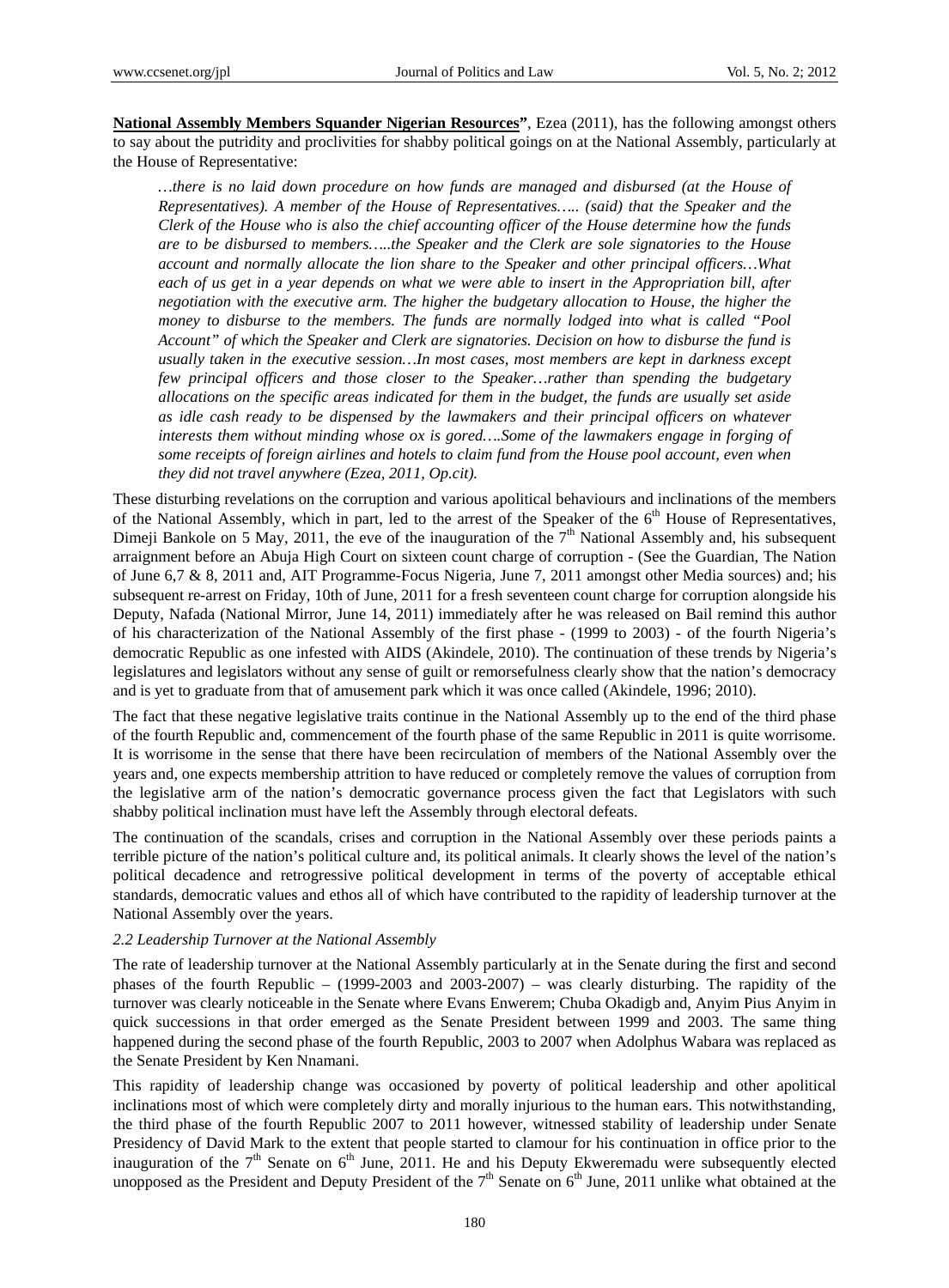House of Representative where the Zoning formula of the ruling Peoples Democratic Party (PDP) was fatally challenged through the election of Aminu Waziri Tambuwal and Emeka defeated Mulikat Adeola- Akande the candidate of PDP from the South-West. In fact, the re-election of David Mark and his Deputy, Ekweremadu as the President and Deputy President of the Senate constitutes a superlative reward for showing good and purposeful leadership during the  $6<sup>th</sup>$  Senate (2007 to 2011).

The House of Representatives has not been without its own leadership crises. It was equally a victim of leadership turnover when in the first phase of the fourth Republic (1999 – 2003) its speaker, Alhaji Ibrahim Salisu Buhari, was forced out of office due to certificate forgery and was replaced by Umar Ghali Na'aba.

The House of Representatives during the second phase of the fourth Republic (2003-2007) had a stable leadership under the speakership of Masari. However, the political affliction of the first phase (1999-2003) returned to the House in the third phase (2007-2011) of the same Republic when the first female Speaker of the House of Representative, Patricia Olubunmi Etteh was forced to resign and replaced by Dimeji Bankole because of the accusation of "inflating the contract for the renovation of her official residence to the tune of N628 million" (Guardian, 2011, May 21). However, Mrs. Patricia Olubunmi Etteh was cleared of the allegation during the Valedictory session of the House of Representatives during which the House Unanimously adopted the motion that she was never at any time during her Speakership of the House of Representative or at any other time indicted for any scandal or corruption.

#### *2.3 The Positive Attributes/Contributions of the Nigerian Legislature and Legislators*

The disturbing picture and, proclivities of the National Assembly for corruption since the commencement of Nigeria's fourth Democratic Republic in 1999 notwithstanding, there have been some positive sides to legislative functions and outputs of the nation's legislatures over these periods as well. Even though, these are very minute, they are worthy of mention and due reference.

Such legislative outputs include the evocation of the doctrine of necessity during the health problems of the nation's late President, Umar Musa Yar'Adua which clearly and patriotically solved the problem of succession which could have dismembered the unity of the Nigerian nation at that time. Such legislative outputs equally include the passage of the Freedom of Information Bill (FOI Bill); Constitutional Amendment; Anti terrorism and Money laundering Prohibition Bill; Sovereign Wealth Bill and; the Electoral Act amongst others. It is significant to note that the Electoral Act brought into existence by the National Assembly contributed to the absolute success of 2011 general election which was accepted as credible world wide.

## **3. Panaceas to the Poverty of Legislative Inclinations and Its Accompanying Impediments to Effective Governance**

There is without any doubt the need for the legislatures and legislators in Nigeria to get out of their systemic and self-inflicted impediments and patriotically confront the challenges they face with a view to rationally performing the functions for which they are elected. This is particularly so in that, the benefits, democratic self-fulfilment and governance of the Nigerian masses are clearly locked in the existence of an effective, non-corrupt legislature and legislative process which are devoid of the present myriad of problems and political decadence.

One of the possible ways out of the legislative quagmire, impediments occasioned by the poverty of political behaviours and corruption of the legislative process is to ensure a healthy collaboration among the three horizontal organs of government.

### *3.1 Collaboration among the Three Organs - (Legislature, Executive and Judiciary) - of Government in Nigeria as Antidote to Legislative Impediments.*

In order for Nigeria and Nigerians to attain and benefit from **"politics of hope"** and its usually accompanying provision of **"effective public service delivery"** and, creation of workable road map to economic development there must be unity of purpose among the nation's horizontal organs of government particularly in the context of lawmaking. This unity calls for collaboration among them.

The first thing to be done in this regard is to truly understand and embrace the need for collaboration and, where relevant actors both at the governmental/political and citizenry levels stand in the scheme of things within the landscape of the political system. This collaboration among various administrative and governmental units is in line with the imperatives of today's **existential globalism** which clearly constrains unproductive and arrogant independence, individualism or isolationism in preference for collaborative efforts. Succinctly put, a positive collaboration among these organs of government is what is expected and needed in Nigeria in order to foster the attainment and sustenance of effective public service delivery and economic development and, legislative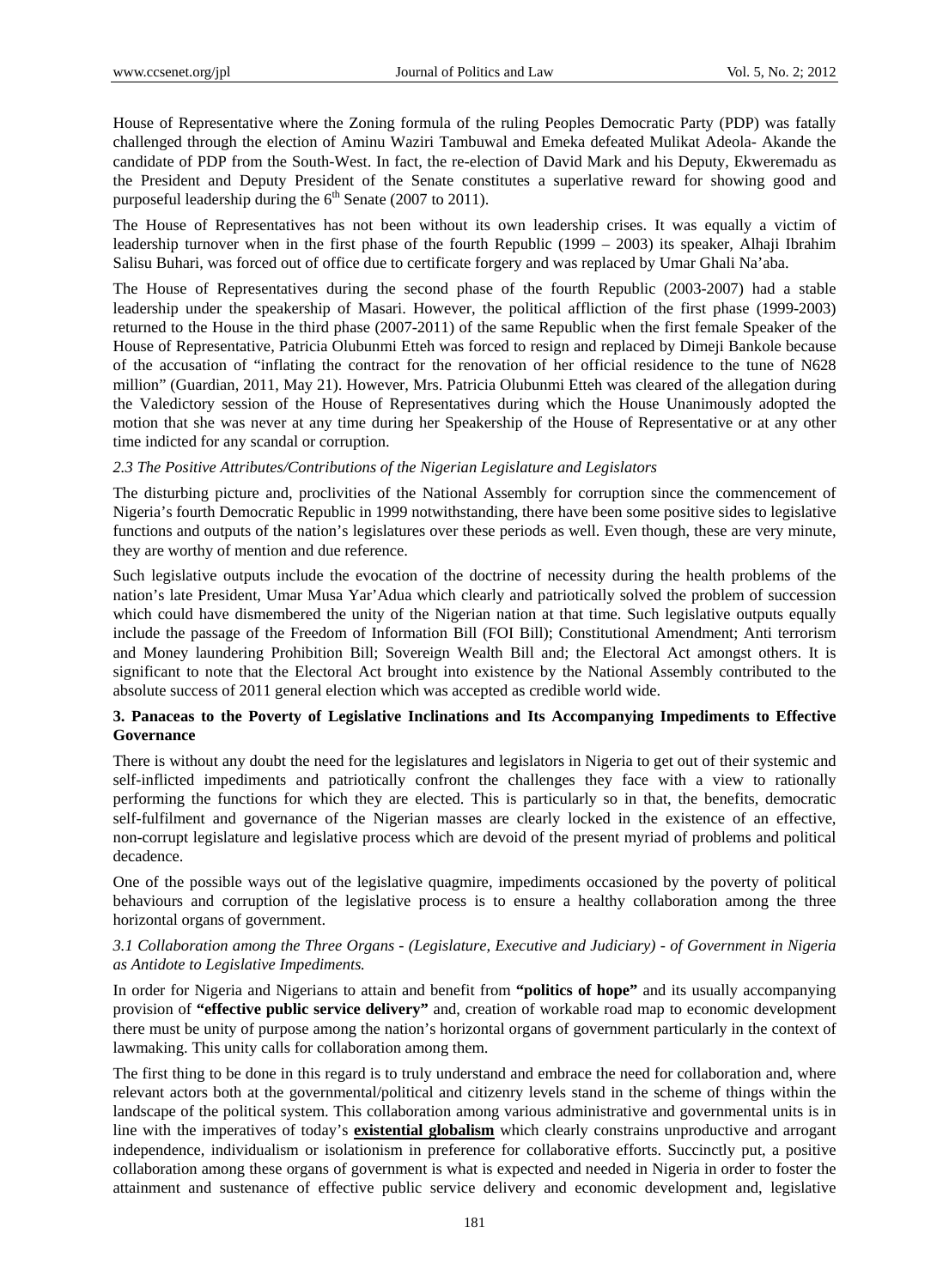improvement and efficacy. Such collaboration must encompass friction-free existence among the three organs of government and, particularly between the Executive and the Legislative organs as it affects the fiscal policy and politics of the State without any unconstitutional interference with the expected roles of each organ. As a matter of fact, the legislative roles expected to be performed by the legislature – [if performed without improper conduct like tinkering with the Appropriation Bill alluded to in the immediate paragraph above] - call for Executive tolerance particularly on the required publicity of the drafting process which has traditionally elicited hostilities of the executive organ towards the legislative organ. These roles equally call for legislative organ's provision of suitable *"platform for establishing broad based consensus"* on views and inputs into budget decisions *"with regard to difficult budgetary trade offs"*.

Generally, in the performance of their roles, the executive and the legislative organs must ensure that they strive for the balancing of their struggles and/or, "impulses for independence with the need to be fiscally responsible". The extent and nature of the executive-legislative relations is largely dependent on the nature of this balancing act and its maintenance. As for the Judicial organ, both the Executive and Legislative organs should allow it to perform its constitutional role without political arrogance or, stifling the organ with their constitutional leverage over it in terms of appointments of the Judges, their remunerations, enactment of laws and, enforcement of judicial decisions/judgments, most of which have happened and continued to happen and/or, take place on a daily basis within the Nation's political landscape. This is the only way through which accountability can be enforced.

#### *3.2 Inculcation and Enforcement of the Values of Accountability*

Accountability is "the obligation of public office holders to account for or take responsibility for their actions. Accountability exists when power holders must explain and justify their actions or, face sanctions" (Malena and McNeil, 2010, Op. cit). As a matter of fact, "accountability is the cornerstone of good governance. Unless public officials can be held to account, critical benefits associated with good governance-such as social justice, poverty reduction, and development-remain elusive"(Ibid.).

The nation's lawmakers must be forced to be accountable to the electorate and the nation. In other words, accountability must be enforced and promoted through internal mechanisms. Such mechanisms as Goetz and Gaventa, 2001) noted include:

- Political mechanisms, such as constitutional constraints, separation of powers, the legislature, and the legislative investigative commissions
- Fiscal mechanisms, such as auditing, financial management, and procurement regulations
- Administrative mechanisms, such as reporting systems, norms of public sector probity, public service codes of conduct, rules and procedures regarding transparency, and public oversight
- Legal mechanisms, such as corruption control agencies, ombudsmen, and independent judiciary.

It is worthy of mention here that these mechanisms or their variations – (e.g., the Economic and Financial Crimes Commission - [EFCC] and, The Independent Corrupt Practices and other Related Offences Commission - [ICPC]) exist in Nigeria to some degree. However, these agencies have not really worked or been put into effective utilization or enforcement because of the nations geo-political, ethnic and primordial sentiments and considerations coupled with judicial bottlenecks, governance decadence, apolitical considerations, retrogressive thinking and, above all, poverty of decisive and determined leadership.

#### *3.3 There is a Need for Good Leadership*

Leadership is *"the ability to get men do what they don't want to do and like it"* (Cohen et al, 1984). It is *"the process of social influence in which one person can enlist the aid and support of others in the accomplishment of a common task. It is ultimately about creating a way for people to contribute to making something extraordinary happen"* (Ibid.). Leadership is *"the process of using power to obtain interpersonal influence"* (Schermerhon Jr., Hunt and Osborn, 1985). In other words, leadership involves influence and its evocation to alter the behaviours of others in groups and organizational settings to attain desired goals based on proper agenda setting. Leadership is:

*about capacity: the capacity of leaders to listen and observe, to use their expertise as a starting point to encourage dialogue between all levels of decision making, to establish processes and transparency in decision making, to articulate their own value and visions clearly but not imposes them. Leadership is about setting and not just reacting to agendas, identifying problems, and*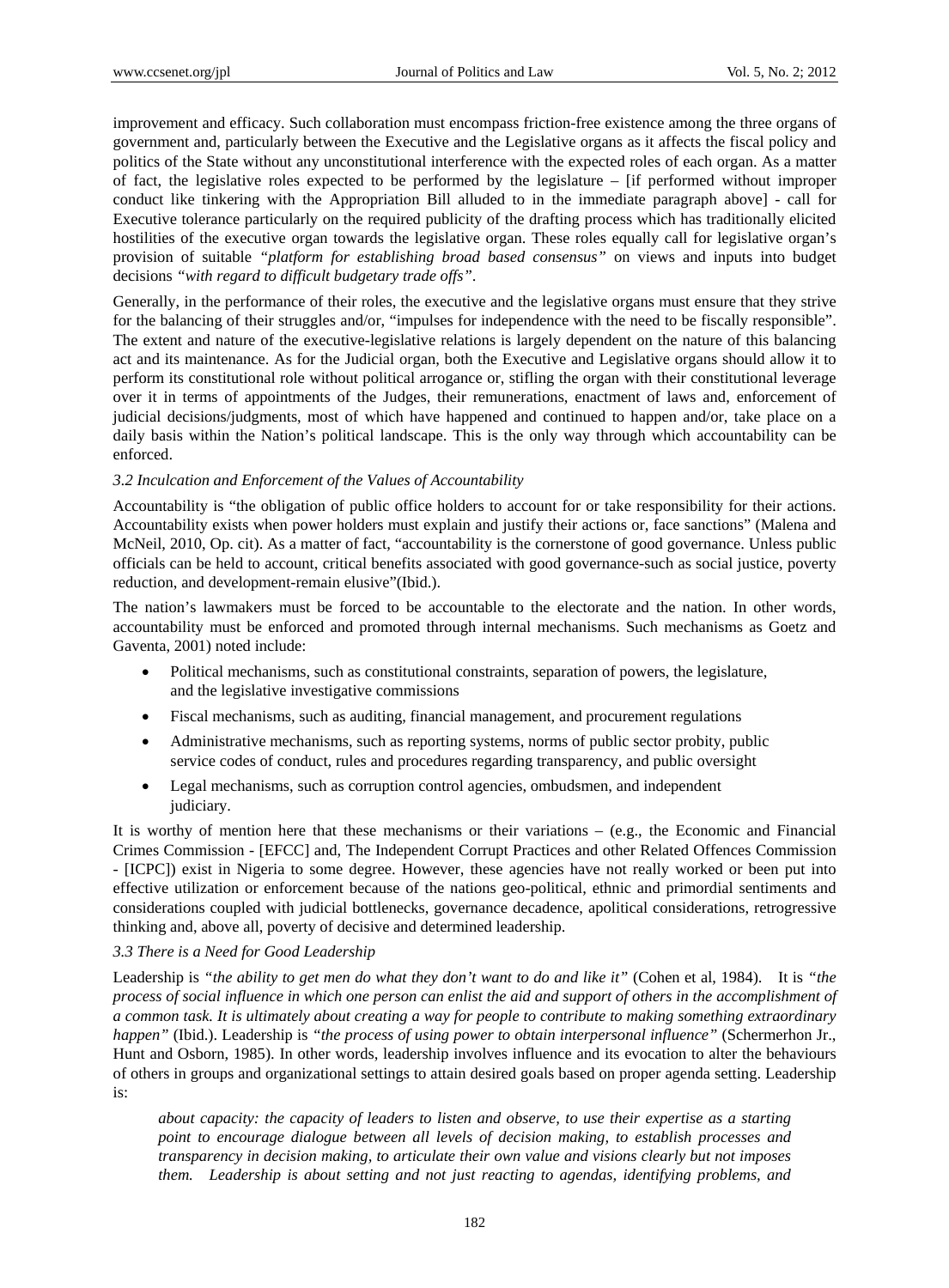*initiating change that makes for sustainable improvement rather than managing change (Wikipedia).*

Thus, in today's organizations and to some extent political systems, the understanding of the concept of leadership is critical to the attainment of organizational goals. This is more so in that:

Leaders today work in socially intricate organizations where they need the assistance not only of *subordinates but also of peers, superiors, and external parties to accomplish their goals. Accomplishing goals that positively impact the organization requires effective leadership linked to strong power bases and workable influence strategies. Building a strong power base and developing effective influence strategies to produce power dynamic is an important leadership challenge. (Michelson, nd).*

The need for effective leadership is compelled by the fact that *"everything rises and falls on leadership"* and, the *"success or failure of every human endeavour depends solely on the kind of leadership available for such endeavours"* (YHDC, Leadership training, 2009). Thus, as Denga (1986) and, Esere (The Nigerian Journal, Unilorin) once articulated "a leader in an organization or political setting is an embodiment of a force that directs the entire organization towards the realization of the organizational goals". Concretely put, leadership connotes *"ability to inspire, direct, motivate and encourage others positively to targeted end. It is the ability to lead others"* (Olusoji, 2002). It *"represents authority and the pinnacle of the organization. It is the form that authority assumes when it enters into process"* (Mooney and Rieley, 1931 and 1947).

Nigeria as a nation needs a determined leader for it to get out of her political woes. For such a leader to be effective and truly serve and meet the needs of Nigeria and Nigerians, he must be a **change leader** with beneficial focus and determination in his quest for sustainable democratic governance process. This is so in that a change leader is a key to large-scale, sustainable reform. It is a leader that is committed to sustained and sustainable innovation in his quest for organizational effectiveness. A change leader is a focused leader who is committed to the development of knowledge and skill within his organization particularly in terms of programme coherence and technical resources (Newmann et. al, 2000). He is one who seeks deep and lasting reforms through the establishment of conditions aimed at the attainment of *"enduring greatness"*. In other words, a change leader is a leader who *"catalyzes commitment to a compelling vision and higher performance"* by going beyond *"performance standard" and building "enduring greatness"* (Collins, 2001).

Generally, a change leader is one whose goal is *"sustainable change in society"* (Fullan 2002). He is a leader of the future who is *"attuned to the big picture"* of his environment and, he is a leader regarded as *"a sophisticated conceptual thinker who transforms the organization through people and teams"* (Ibid.). A change leader is one who displays *"palpable energy, enthusiasm and hope"* (Ibid.). He is a leader who performs change leadership roles that are critical to the organization's stability, goal attainment and durable sustainability.

Through this type of leadership the Nigerian nation will benefit and the kleptocracy that has been foisted on the Nigerian state by legislative avarice and covetousness will be reduced. This is more so in that a change leaders *"values the tensions inherent in addressing hard to solve problems because that is where the greatest*  (organizational/systemic) *accomplishments lie"* (Fullan, 2002).

#### **4. Conclusion**

This paper has dealt with the discourse of the problems, challenges and, impediments to the legislature and legislators in Nigeria using the analytical examination of the concepts of democracy and governance as the point of departure. In the course of the analysis the concepts of the horizontal organs of government – Executive, Legislative and Judiciary and, the state were examined.

The paper examined the self-inflicted impediments and problems, particularly various scandals, corruptions and avoidable crises foisted on Nigeria and Nigerians by the Legislatures and legislators particularly at the national level since the commencement of the fourth Democratic Republic in 1999 in Nigeria though, not without the relevant citation of the positive contributions of the institution to the nation's landscape. Some panaceas which can rescue the nation from these problems holding her by the jugular have been recommended with the conclusion that the Nigerian state will free itself from the manacling claws of legislative brigandage, lawlessness and thievery which have crippled her democratic governance process if these recommendations are implemented.

#### **References**

Abdellatiff, A. M. (2003). "Good Governance and its Relationship to Democracy and Economic Development" Workshop IV. Democracy, Economic Development, and Culture (Global Forum III on Fighting Corruption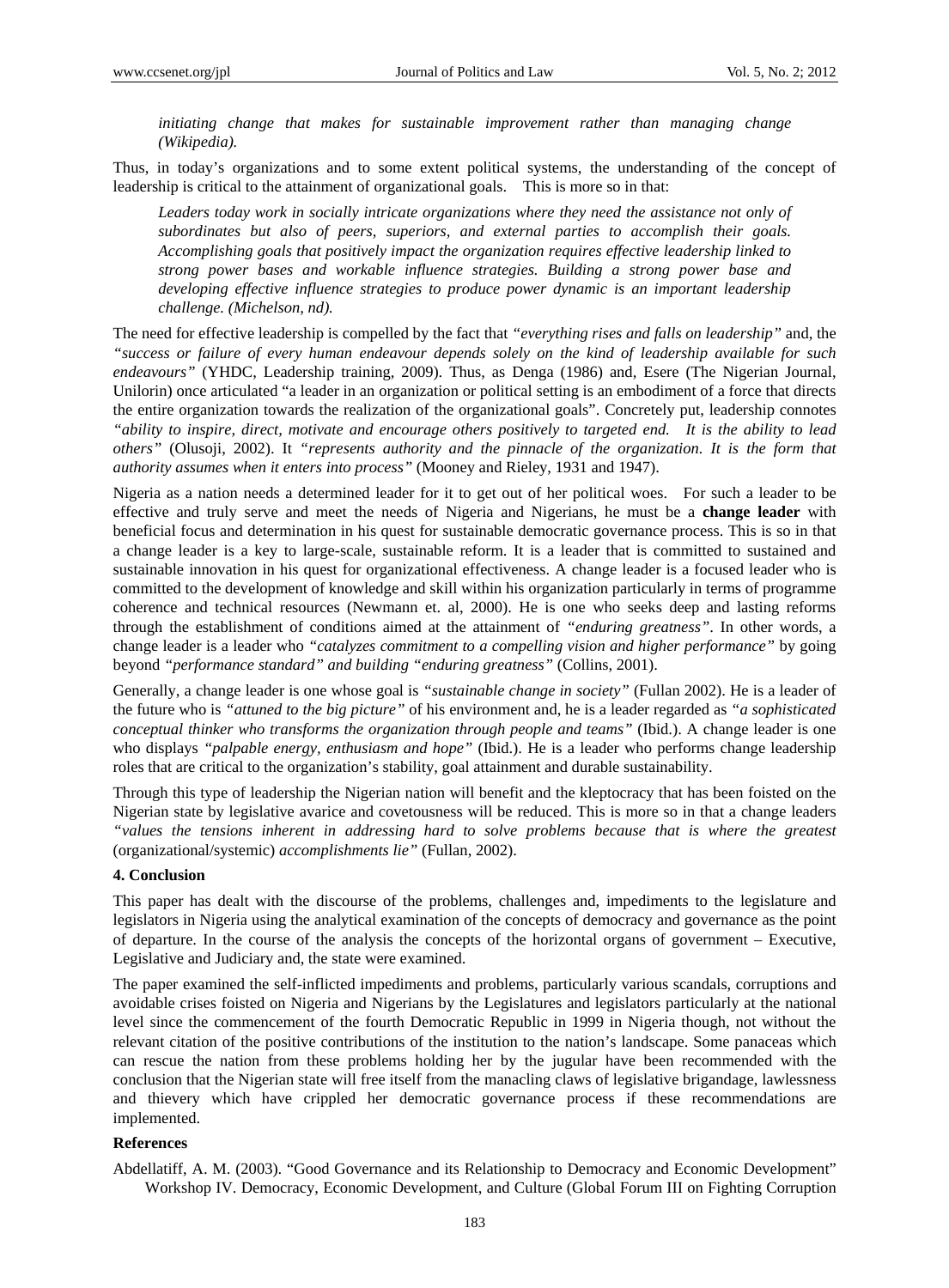and Safeguarding Integrity, Seoul 20-31 May, 2003 GF3/WS/IV-3/SI), Ministry of Justice, Republic of Korea.

Ade-Ajayi, J.I. (1982). "Expectation of Independence" Daedalus.

- Akindele S.T. (1987). "Synthesizing Bureaucracy and Democracy: "A Revisit" *Quarterly Journal of Administration*, Vol. xx 1 Nos 1 & 2 October 86/January 87 pp 31-56.
- Akindele S.T. (1992). "The Transition to Civil rule Programme and the Role of Local Government in enhancing Grassroots Representative Democracy" in Tyoden S.G. (1992) Proceedings of the 19th Annual Conference of the Nigerian political Science Association Lagos. NSPA pp 88-96.
- Akindele S.T. (1995b). "Local Government, Democracy and Socio-Economic
- Akindele S.T., & Ajila C.O. (1992). "Democratic Transition in Africa: A
- Akindele S.T., & Ajila, C.O. (Ed) (1995). Contemporary Issues in the Social Sciences Ife: Transcradle Media Ltd pp. 1-166.
- Akindele S.T., & Obiyan, A.S. (1996). The Thesis of Liberal Democracy: A Revisitational Review *Ife Social Sciences Review,* Vol. 13 Nos. 1 & 2, pp 84-95.
- Akindele S.T., & Olaopa, O.R (1997). "Local government as agent of Grassroots Democracy in Nigeria; A Theoretical and Empirical analysis". *The Nigerian Journal of Political Behaviour, 1*(1).
- Akindele, S. (2010). Intra and Inter Party Post-Election Crisis Management: An X-ray of the Nigerian Political Landscape. Saarbrucken, Germany: LAP Lambert Academic Publishing AG & Co, KG.
- Akindele, S. T. (1996). "Democracy of the Amusement Park" (Parts I and II) (Opinion column), Third Eye Daily February 12, (p8) and February 13 (p9).
- Akindele, S. T. (1998). "Concept of Democracy and Governance: A Theoretical and Empirical Examination" *Nnamdi Azikiwe Journal of Political Science*, *1*(1), pp 42-58.
- Akindele, S. T., Obiyan, A. Sat, & Owoeye, J. (2000). (Second Edition). The Subject matter of Political Science, Ibadan. College Press and Publishers Ltd.
- Akindele, S.T., & Olaopa, O.R. (1997b). "Research Methodology" in Kolawole, D. Ed. 1997 Readings in Political Science Ibadan: Dekaal Publishers Chapter three pp. 24-44.
- Baker E. (1969). Social Contract Essays by Locke, Hume and Rousseau: Oxford University Press.
- Bello-Imam, I.B (1997). "Introduction" in Bello-Imam, I.B (ed) (1997): Government in Nigeria: Politics, Economy and Society in the Adjustment Years, 1985-1995. Ibadan: Stirling-Hoden, Nigeria Ltd.
- Bello-Imam, I.B., & Agba, A.V. (2004). 'Fiscal Federalism: The National Question and Resource Contnrol: Practice and Prospect" in Bello- Imam, I.B and Obadan, M.I. (2004) (Ed): Democratic Governance and Development Management in Nigeria's Fourth Republic 1999-2003. Ibadan: Centre for Local Government and Rural Development studies, Chapter 4, Pp52-74.
- Boeninger, E. (1992). "Governance and Development: Issues and Constraints" in Proceedings of the World Bank Annual Conference on Development Economics. Washington D.C: The World Bank.
- Collins, J (2001). Good to great: Why some companies make the leap….and other don't. New York: Harper-Collins.
- Denga, D. I. (1986). An Introduction to Foundation of Education. Calabar: Advanced Publishers & Printing.
- Erero, J., (1996): "Introduction: Return to the Source: Towards Improved Governance in Nigeria". *African Journal of Institutions and Development (AJID), 2*(1), pp1-5.
- Esere, M. O. (nd). "Leadership Styles of Husbands in Homes: Implications for Family Stability", *The Nigerian Journal.*
- Esman, M.J. (1997). "Good governance and devolution of power" in Africa Notes, May, pp 1-3.
- Eyinla, B.M. (1998). "Prospects for Democracy and Good Governance in Nigeria" in
- Ezea, S. (2011). "How the National Assembly Members Squander Nigerian Resources", Guardian, Saturday May 21, P54.
- Ezea, S. (2011). "National Assembly and History of Scandals", Guardian, Saturday May 21, P52.

Focus Nigeria-AIT Programme, (2011), (June 7).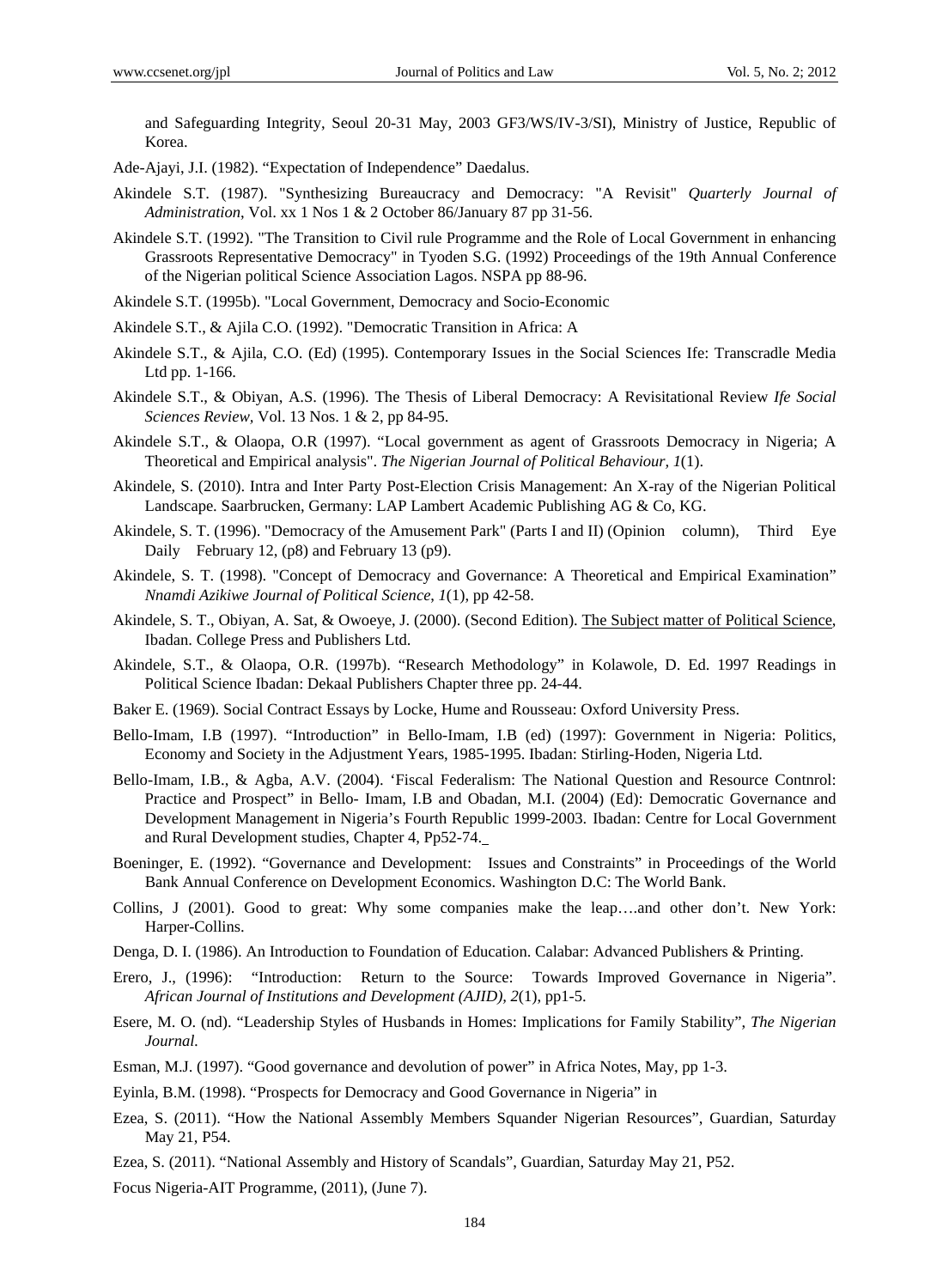Fullan, M. (2002). The Change Leader. Center for Development and Learning. Metairie, LA 70001.

- Gaventa, J. (2002). "Introduction: Exploring Citizenship, Participation and Accountability" *IDS Bulletin, 33*(2): 1-11. http://dx.doi.org/10.1111/j.1759-5436.2002.tb00020.x
- Geiser, U., & Rist, S. (2009). (Eds). Decentralisation Meets Local Complexity: Local Struggles, State Decentralisation and Access to Natural Resources in South Asia and Latin America. Bern, Switzerland: NCCR North-South, Swiss National Centre of Competence in Research North-South, University of Bern.
- Geiser, U., & Rist, S. (2009). "Decentralisation Meets Local Complexity: Conceptual Entry Points, Field-Level Findings and Insights Gained", in Geiser, U. and Rist, S. (2009) (Eds). Decentralisation Meets Local Complexity: Local Struggles, State Decentralisation and Access to Natural Resources in South Asia and Latin America. Bern, Switzerland: NCCR North-South, Swiss National Centre of Competence in Research North-South, University of Bern. PP11-55.
- Goetz, Anne Marie, & Gaventa, John, (2001). "Bringing Citizen Voice and Client Focus into Service Delivery". Institute of Development Studies (IDS) Working Paper 138. Brighton, UK: IDS.
- Good Governance Practices for the Protection of Human Rights (HR/PUB/97/4). Retrieved from http://www2.ohchr.org/english/issues/development/governance0.
- "Governance Barometer: Policy Guidelines for good governance". Website of South Africa's National Party. Retrieved from http://www.gdre.org/u-governance-understand.htm)
- Governance, Democracy and Civil Society: Conference Proceeding, Ife: Ife Social Sciences Review (July). pp 70-82.
- Harare: AAPS Books.
- Held, D. (1987). Model of Democracy. London: Polity Press.
- Hyden, G. (1999). "Rethinking the Study of African Politics" in Olowu, D., Williams, A. and Soremekun, K. (eds) (1999). Governance and Democratisation in West Africa. Senegal: Codesria. pp. 9-27.
- Hyden, G., & Bratton, M (eds) (1992). Governance and Politics in Africa, London:
- Johnson, I. (1997). Redefining the Concept of Governance. Gatineau, Quebec: Canadian International Development Agency (CIDA).
- Khan, R.A. et al (1972). Introduction to Political Science Georgetown, Ontario: Irvin Dorsey.
- Landel-Mills, P., & Seragelding, I., (1992). "Governance and External Factors" in proceedings of the World Bank Annual Conference, Op.Cit.
- Lynne Rienner Publishers.
- Malena, C., & McNeil, M. (2010). "Social Accountability in Africa: An Introduction", in McNeil, M. and Malena, C. (2010) (Eds), Demanding Good Governance: Lessons from Social Accountability Initiatives in Africa. Washington: The International Bank for Reconstruction and Development/The World Bank. PP.1-28
- McNeil, M., & Malena, C. (2010). (Eds). Demanding Good Governance: Lessons from Social Accountability Initiatives in Africa. Washington: The International Bank for Reconstruction and Development/The World Bank.
- McNeil, M., & Malena, C. (2010). "Social Accountability in Africa: An Analysis", in McNeil, M. and Malena, C. (2010) (Eds), Demanding Good Governance: Lessons from Social Accountability Initiatives in Africa. Washington: The International Bank for Reconstruction and Development/The World Bank. PP.185-221
- Michelson, B. J. (nd). "Leadership and power base development: Using Power Effectiveness to manage Diversity and Job-related Interdependence in Complex Organizations", An Article specially prepared for AU-24, Concepts for Air Force Leadership.
- Mooney, J. D., & Rieley, A. C. (1931). Onward Industry, New York: Harper and Brothers. [Later published in 1939 and, 1947 by James D. Mooney with a new title of "Principles of Organization".
- Newmann, F., King, B., & Younge, P. (2000). "Professional development that addresses school capacity", Paper presented at the annual meeting of the American Educational Research Association. New Orleans, LA. (April).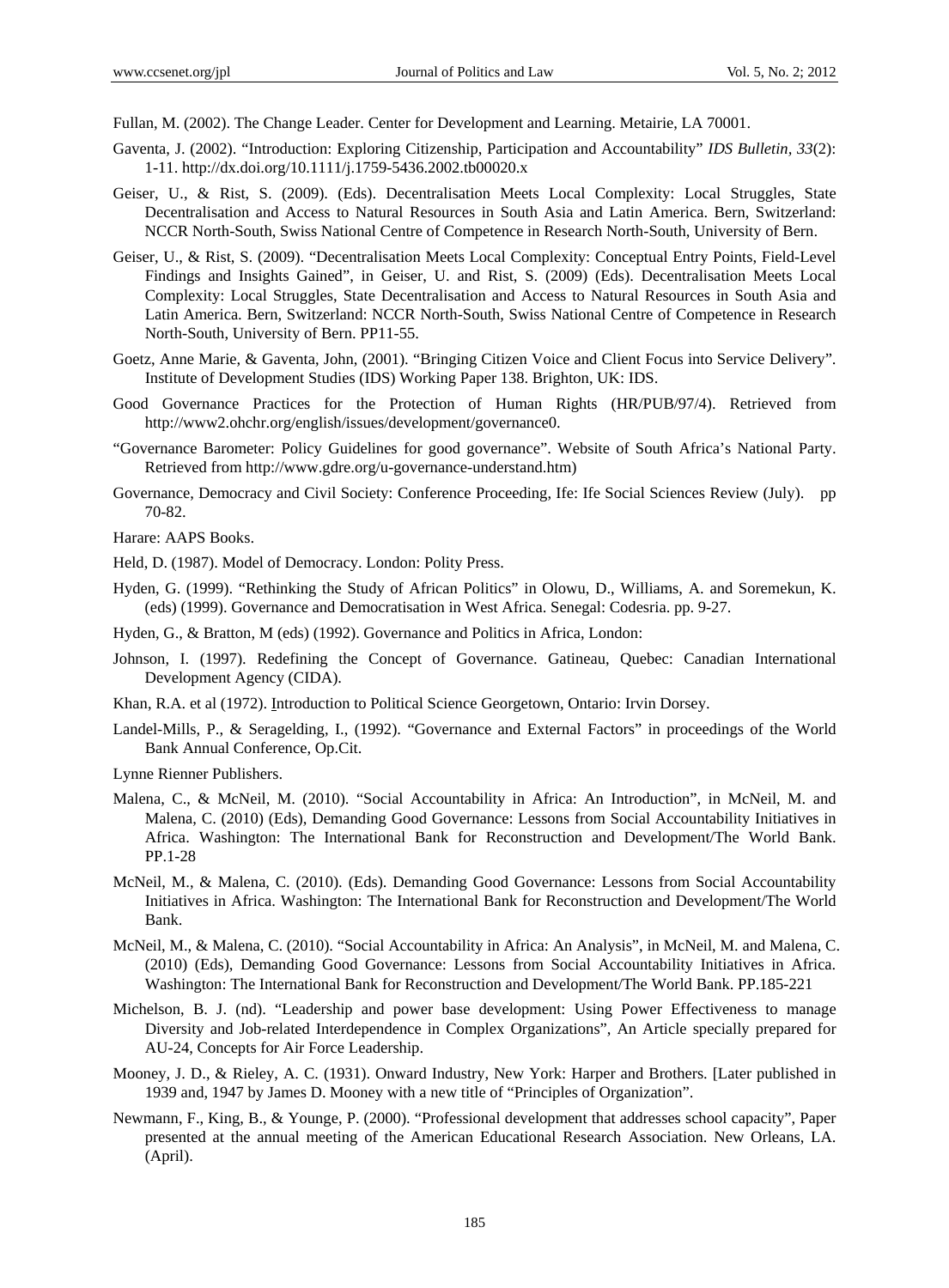Nkom, S.A., & Sorkaa, A.P. (1996). "A Comparative Analysis of Grassroots Governance in Two Nigerian Communities: A Case Study of Samaru and Abwa-Mbagen" in *African Journal of Institutions and Development* (AJID), *2*(1), pp 41-55.

Nzongola-Ntalaga, & Lee, M.C. (eds) (1997). The State and Democracy in Africa

- Nzongola-Ntalaja, G., (2001). "The Democracy Project in Africa: The Journey So Far," *The Nigerian Social Scientist, 4*(1), pp. 20-24.
- Obadan, M.I (1998). The State, Leadership, Governance and Economic Development" (Monograph) Presidential Address Delivered at the Annual Conference of the Nigerian Economic Society, Kano, July 22-24.
- OECD (2001). Citizens as Partners-Information, Consultation and Public Participation in Policy-making (e-book) cited in UNESCO–CI (2005). Good Governance. Retrieved from http://portal.unesco.org/ci/en/ev.php-url\_ID-5205&url\_DO=D…
- Olowu, D, Williams, A, & Soremekun, K. (eds) (1999). Governance and Democratisation in West Africa, Senegal, Codesria.
- Olusoji, A. (2002). The Making of a Leader: Exploring the Skills of Leadership. Lagos: Leadership Publishing House.
- Omoruyi, O. (1993). "Democratisation: The Nigeria Model in Comparative Perspective" in Role Enhancement Training Programme for Youth Party Activists. Abuja: Centre for Democratic Studies.
- Psychological perspective" in Caron B. et al (ed.) (1992). Democratic Transition in Africa: Ibadan: Credu pp 83-100.
- Schermerhorn, Jr. J. R., Hunt, J. G., & Osborn, R. N. (1985). Managing Organizational Behaviour. New York: John Wiley and Sons.
- Shehu, Y (1999). "The impact of Governance on Macro economic management" in Governance and the Nigerian Economy: Proceedings of the one-day seminar held on January, *19*, Pp 9 – 25.

#### **Special Publications**

- Structures in Nigeria: The Place of Labour in Question" in Adeyeye, M. (Ed.) 1995) Local Government and Democracy: The Nigeria Experience: Ife; OAU Press Ltd, pp 105-123
- Swiss Agency for Development and Cooperation (SDC), (2007), Governance as a Transversal Theme: An Implementation Guide. Bern: Swiss Agency for Development and Cooperation.
- Swiss Agency for Development and Cooperation (SDC), (2008), "Decentralisation: State Building from Below". Cover Note, May 2008 (SDC Newsletter) Bern: Swiss Agency for Development and Cooperation.
- The 1979, 1989 and 1999 Federal Republic of Nigeria's Constitutions; Apapa: (Daily Times Publications).

The Guardian, (2011), Monday, (June, 06).

- The Guardian, (2011), Saturday, (May, 21).
- The Guardian, (2011), Tuesday, (June, 07).
- The Guardian, (2011), Wednesday, (June, 08).
- The Nation, (2011), Monday, (June, 06).
- The Nation, (2011), Tuesday, (June, 07).
- The Nation, (2011), Wednesday, (June, 01).
- The Nation, (2011), Wednesday, (June, 08).
- The National Mirror, June 14, 2011
- UNESCO –CI, (2005), Good Governance. (http://portal,unesco.org/ci/en/ev.php-URL\_ID-5205&URL\_DO+D..)
- World Bank (1989): "Sub-Sahara Africa: From Crisis to Sustainable Growth: A Long Term Perspective Study": (IBRD) Washington, D.C.
- World Bank (1992): "Governance and Development". International Bank for Reconstruction and Development (IBRD), Washington, D.C.
- World Bank (1993): "Governance: The World Bank's Experience" (IBRD Washington D.C., Operations Policy Department).